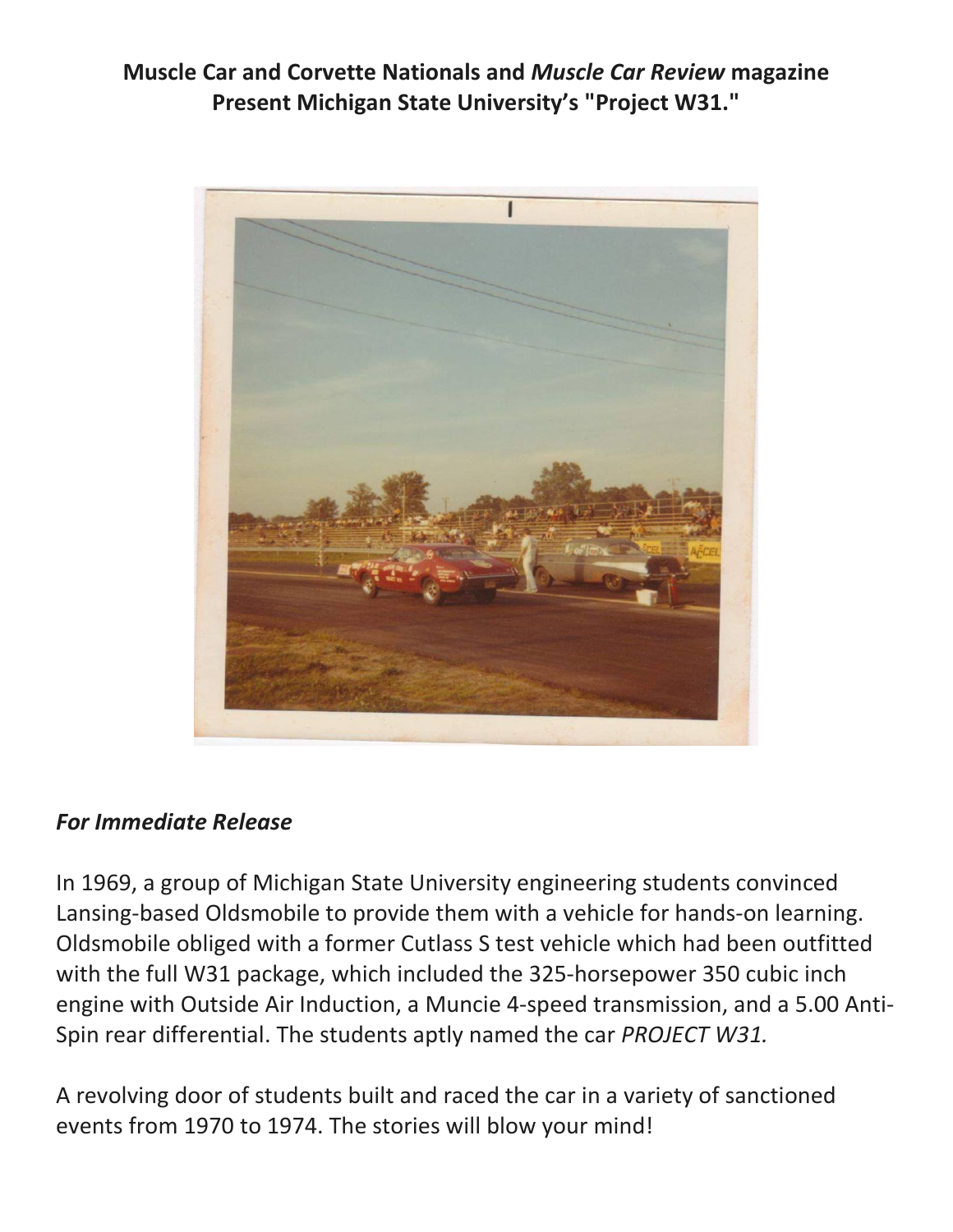## **Muscle Car and Corvette Nationals and** *Muscle Car Review* **magazine Present Michigan State University's "Project W31."**

Three W31 enthusiasts have been tracking and researching the project. Diego Rosenberg, author of "Selling the American Muscle Car: Marketing Detroit Iron in the 60s and 70s", Casey Marks, who participates in the Pure Stock Drags with a W31, and Ryan Weaver, the owner of a 1969 W31, have successfully located most of the original Project W31 student engineers.

Bob Ashton, MCACN Managing Member, has invited the Project W31 team to share their story for the very first time at the Muscle Car and Corvette Nationals show, November 17-18. This will be in addition to a special W31 invitational display, spotlighting these rare automobiles. Participants and spectators alike are invited to attend a panel discussion with original members of the Project W31 team.

The MCACN team is also excited to announce that there will be a feature article in an upcoming edition of *Muscle Car Review* magazine. Editor Drew Hardin has made special arrangements to align this feature to complement the MCACN panel discussion in November.

One question remains: *what happened to that Cutlass?* So far nobody knows. The group has started a search and they welcome all the support they can get to locate the car, or find out what happened to it.

*The Muscle Car and Corvette Nationals is the world's largest all indoor specialty show devoted to Muscle Cars, Dealer-built Supercars and the rarest and most sought after Corvettes. The show takes place annually the weekend before Thanksgiving. Show hours are Saturday, November 17, from 9 am – 8 pm, and Sunday, November 18, from 9 am – 5 pm. Please see [www.mcacn.com](http://www.mcacn.com/) for complete show details.*

> *Title Sponsor; Mecum Auctions. Presenting Sponsor; Bill Stasek Chevrolet.*